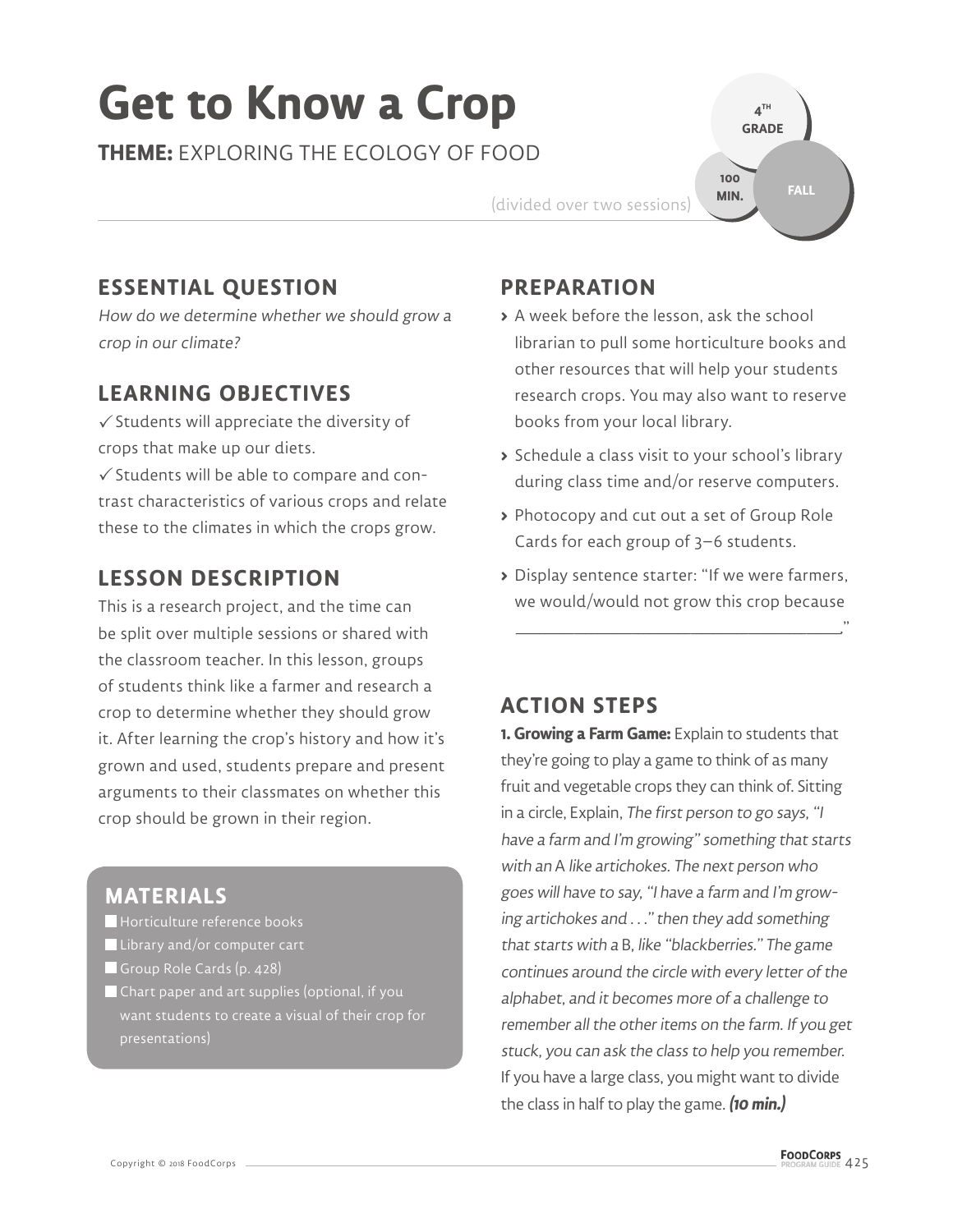**2. Explain the Activity:** Today I want you to think like a farmer and determine whether you'd grow a crop that you're interested in after you've researched and learned more about it. Ask, What do you think are good reasons for growing certain crops over others? Create a list together as a class. The list might include, taste, thrives in our climate, ease of growing and tending, ease of harvesting, is unusual, is well-loved/popular with customers, etc. Explain, With a group, you'll decide on which crop you'll research. Each member of the group will research something different—whether it can be grown locally, where it originated, its traditional uses, how it's prepared and eaten, its history, if it's sold locally, etc. Then you'll prepare an argument for why a local farmer should or shouldn't grow the crop you researched. Ask students to write the name of a fruit or vegetable they'd like to research to bring to their group. **(5 min.)**

**3. Assign Groups:** Assign groups and have students decide together what crop they'll research. You might have them select one of their individual choices at random out of a container if they're having a hard time deciding. Give each student or pair of students a role card. **(5 min.)**

**4. Researching:** At this point, you should either bring students to the library or computer lab, or provide access to a computer cart and the resources you've collected for them. Reassure them they might not find answers to all the questions, but they should write any information that helps. **(30 min.)**

**5. Preparing Arguments in Groups:** Have students meet with groups and take turns sharing the information they learned about their crop

with each other. Give students the sentence starter, "If we were farmers, we would/would not grow this crop because \_\_\_\_\_\_\_\_\_ \_\_\_\_\_\_\_." Ask them to have at least three reasons. If you have time, you might pass out chart paper and markers for students to draw a picture of the crop and list their three reasons. **(15 min.)**

**6. Stand up If:** Explain that you're going to name a quality, and their group should stand up if it applies to them. Say things like, I'm a crop that thrives in cold weather. I'm a crop that is locally grown in our state. I'm a crop that is grown in our county. I'm a crop that is native to this land. I'm a crop that was historically grown in another country. I am often cooked into soups. I give you lots of vitamins and minerals. For each group that stands up, have the group members name their crop so students are able to compare and contrast the crops. Then play the same game with statements that make connections between the crops they studied and the students themselves, such as, I have eaten kiwis before, or I have never tried eggplant but I would like to, or Someone in my family cooks with carrots. **(10 min.)**

**7. Sharing Arguments:** Have each group present why they would or wouldn't grow this crop, sharing their three reasons and visual, if they made one. **(20 min.)**

#### **REFLECTION**

Have students discuss the following questions in small groups, then share with the class: **(5 min.)**

• What was the most interesting thing you learned about the crop you researched?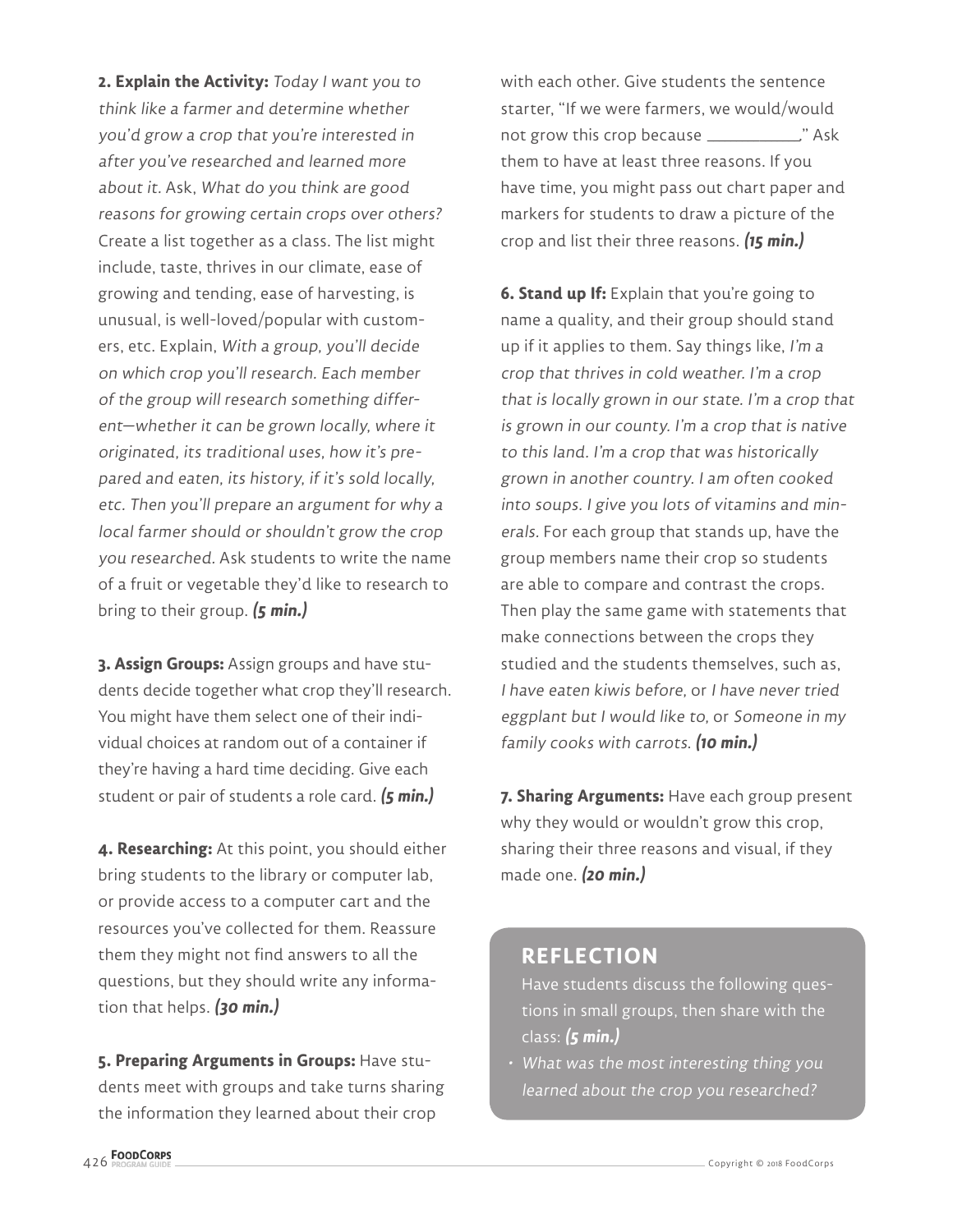- What are the different factors a farmer should consider before growing a particular crop?
- If you were a farmer in our area, which crops would you grow and why?
- What is a crop you learned about today that you have experience with? What is a crop that you would like to try?
- If you were one of these crops, which one would you be and why?

# **ADAPTATIONS**

**Variation:** If you have a relationship with a farmer, you might assign groups particular local crops that they'll research. Arrange for the farmer to visit, bringing in the crops your students researched. Have the farmer explain why they chose those particular crops, what they like and dislike about growing them, how the crops did this growing season, etc.

**Garden:** Have the students plant the crops that they agreed would do well in their region in their school garden and observe them growing over time.

**Review from Prior Lessons:** For each crop researched, ask students which part of the plant people eat (i.e., carrots = roots; lettuce = leaves). Have students look at the colors of the crops they researched, and review the value of eating a rainbow of natural colors for overall health.

**Cooking:** After each group has presented, challenge groups to think about all the crops they learned about and how they might be integrated into a dish. Groups can share recipe ideas and come up with a dish they'll make as a class, incorporating all ingredients.

**Field Trip Extension:** Plan a field trip to a local farm to learn about crops that are grown locally.

**Art Extension:** Show students sample Harvest of the Month posters, and have them create a poster for their chosen crop.

# **ACADEMIC CONNECTIONS**

English Language Arts Common Core State **Standards** 

#### **CCSS.ELA-LITERACY.RI.4.9**

Integrate information from two texts on the same topic in order to write or speak about the subject knowledgeably.